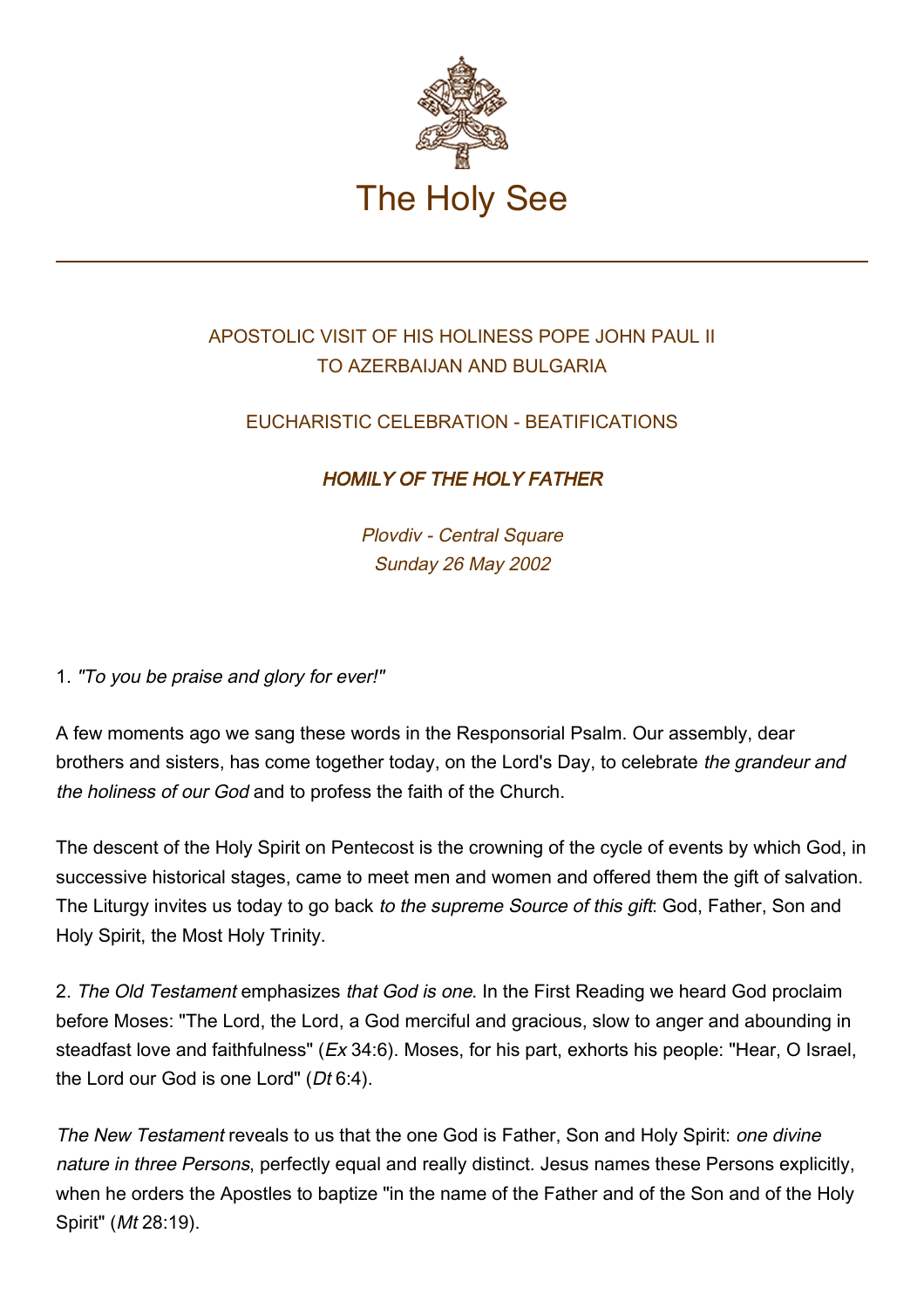The whole New Testament is one continuous and explicit proclamation of this mystery which the Church, the faithful guardian of the word of God, has always proclaimed, explained and defended. For this reason we too say to God, Most High and Omnipotent, Father, Son and Holy Spirit: "To you be praise and glory for ever!".

3. With the Apostle Paul, I invoke upon everyone "the grace of the Lord Jesus Christ and the love of God and the fellowship of the Holy Spirit" (2 Cor 13:14). With particular affection I greet you, dear brothers and sisters, sons and daughters of the Catholic Church, assembled here with your Bishops from the Dioceses of Sofia-Plovdiv and Nicopoli and from the Apostolic Exarchate for the faithful of the Byzantine-Slav rite. I thank the Pastor of this Particular Church, Bishop Gheorghi Jovev, for his words of welcome and I offer cordial greetings to my Brothers in the Episcopate, Bishop Christo Proykov, President of the Episcopal Conference, and Bishop Petko Christov, Bishop of Nicopoli. I also greet the Cardinals and Bishops who have come from nearby countries in order in order to share this day of celebration with the Church in Bulgaria.

I would like to address a particular greeting to His Eminence Arsenij, the Orthodox Metropolitan of Plovdiv, who with exquisite thoughtfulness has wished to take part in the celebration of this holy Liturgy; I thank him most sincerely for the cordial words which he addressed to me at the beginning of the celebration. With him I greet in the Lord all the faithful of the Bulgarian Orthodox Church who have joined us. Their presence here is a most welcome sign of brotherhood, *giving us* a foretaste in hope of the joy of full unity, when it will be granted us to celebrate together the Eucharistic Sacrifice, memorial of the Death and Resurrection of the Lord.

I also wish to greet with respect the followers of Islam, who also worship, although in a different way, the One and All-powerful God.

Finally, I greet the civil authorities who honour us by their presence. I thank them for their help in making possible my visit to Bulgaria.

4. God, One and Three, is present in his people, the Church. We are baptized in the name of the Father and of the Son and of the Holy Spirit; in this same name the other Sacraments are administered. In a special way the Mass, "the centre of all Christian life", is characterized by the remembrance of the Divine Persons: the Father to whom the offering is made; the Son, priest and victim of the sacrifice; the Holy Spirit, invoked to change the bread and wine into the Body and Blood of Christ and to make those who partake of them one body and one spirit.

The life of Christians is completely directed towards this mystery. The success of our journey here below depends on our faithful response to the love of the Father and the Son and the Holy Spirit.

This truth was ever before the eyes of the three Assumptionist priests whom today I have the joy of beatifying. The cause for which **[Fathers Kamen Vitchev, Pavel Djidjov and Josaphat Chichkov](http://www.vatican.va/news_services/liturgy/saints/ns_lit_doc_20020522_beatific-bulgaria_en.html)**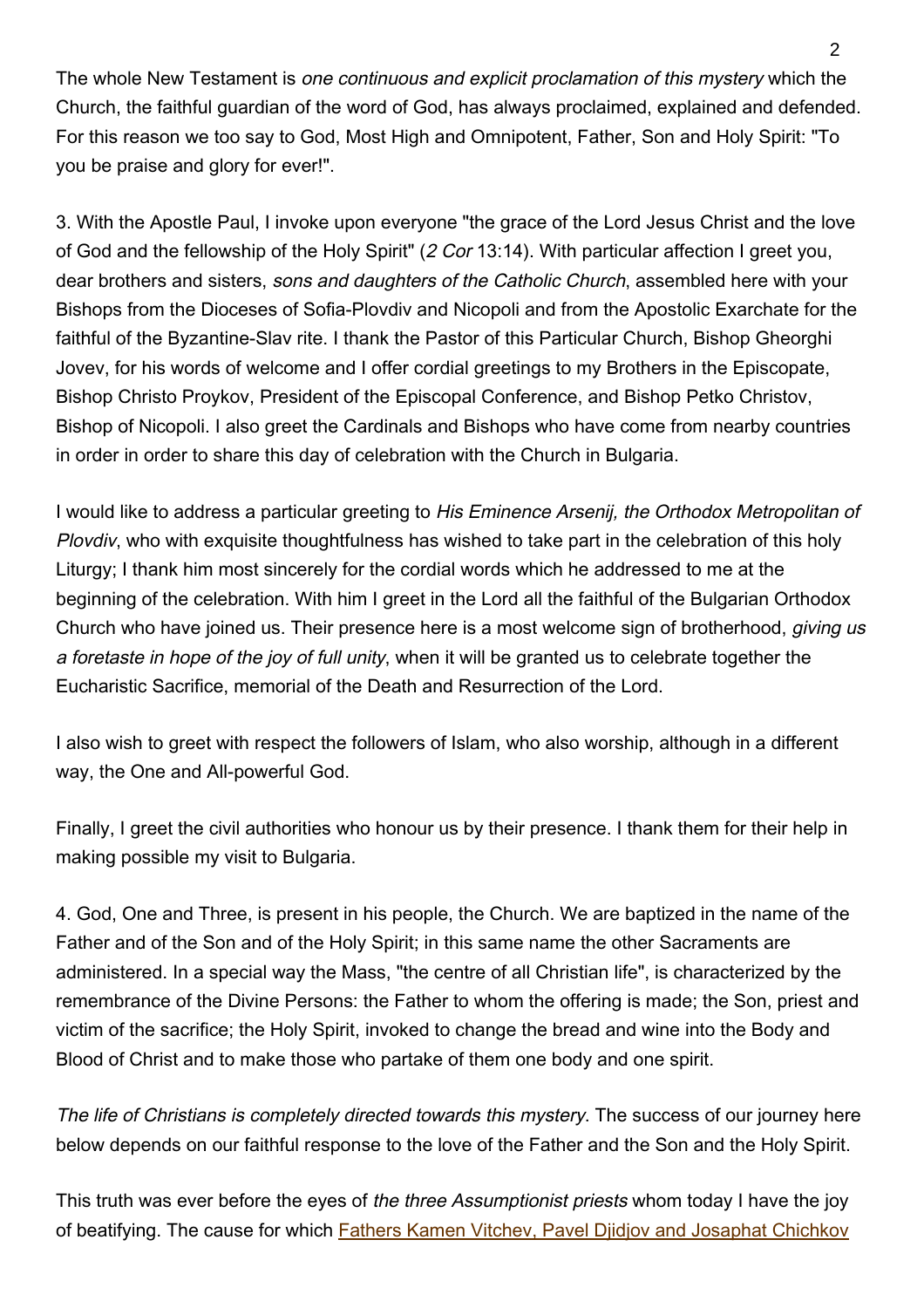did not hesitate to give their lives was their faith in God, Father, Son and Holy Spirit; it was love of Christ, the Incarnate Son of God, to whom they gave themselves unreservedly in the service of his Church.

Father Josaphat Chichkov declared: "We seek to do as best we can everything that is expected of us in order to become holy", and he added: "The most important thing is to draw near to God by living for him; everything else is secondary". Several months before the infamous trial which condemned them to death together with Bishop Bossilkov, foreseeing in some way what awaited them, Father Kamen Vitchev wrote to his Provincial Superior: "Obtain for us by prayer the grace of being faithful to Christ and to the Church in our daily life, so that we may be worthy of bearing witness when the time comes". And Father Pavel Diidiov said: "We await our turn: may God's will be done".

5. In thinking of the three new Beati, I also feel in duty bound to honour the memory of the other confessors of the faith who were sons and daughters of the Orthodox Church and who suffered martyrdom under the same Communist regime. This tribute of fidelity to Christ brought together the two ecclesial communities in Bulgaria, even to the supreme witness. "This gesture cannot fail to have an ecumenical character and significance. Perhaps the most convincing form of ecumenism is the ecumenism of the saints and of the martyrs. The communio sanctorum speaks louder than the things which divide us" (*[Tertio Millennio Adveniente](https://www.vatican.va/content/john-paul-ii/en/apost_letters/documents/hf_jp-ii_apl_10111994_tertio-millennio-adveniente.html)*, 37).

How could that communion not already be perfect, when it is realized "in what we all consider the highest point of the life of grace, martyria unto death"? (*[Ut Unum Sint](https://www.vatican.va/content/john-paul-ii/en/encyclicals/documents/hf_jp-ii_enc_25051995_ut-unum-sint.html)*, 84). Is this not "the truest communion possible with Christ who shed his Blood, and by that sacrifice brings near those who once were far off (cf. Eph 2:13)"?

6. The courageous fidelity in the face of suffering and imprisonment shown by Fathers Josaphat, Kamen and Pavel was acknowledged by their former students - Catholics, Orthodox, Jews and Muslims -, by their parishioners, the members of their religious communities, and their fellow prisoners. By their dynamism, their fidelity to the Gospel, their selfless service to the Nation, the new Beati stand out as models for Christians today, especially for Bulgaria's young people, who are looking to give meaning to their lives and who wish to follow Christ whether as laypersons, in religious life or in the priesthood.

May the special commitment with which the new Beati encouraged candidates to the presbyterate be an incentive for everyone: I exhort the local Church in Bulgaria to consider seriously the possibility of re-establishing a Seminary in which young men, by means of a solid human, intellectual and spiritual training, can prepare themselves for the ministerial priesthood in the service of God and their brothers and sisters.

7. The mystery of the Trinity reveals to us the love which is in God, the love which is God himself,